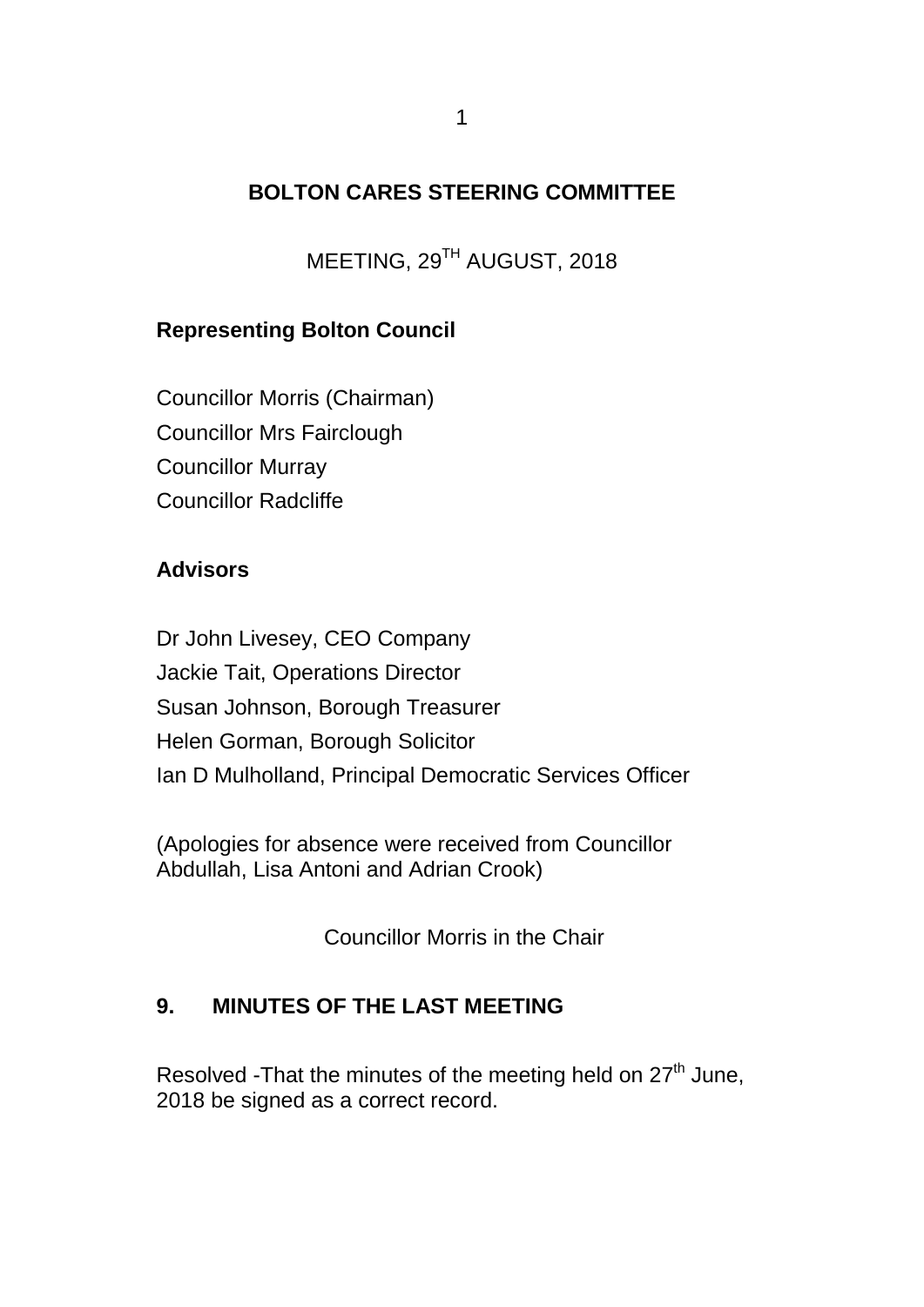# **10. EXCLUSION OF PRESS AND PUBLIC**

Resolved – That, under Section 100(A) (4) of the Local Government Act 1972, the public be excluded from the meeting for the following items of business on the grounds that it involves the likely disclosure of exempt information as specified in paragraph 1 and 3 of Part 1 of Schedule 12A to the Act; and that it be deemed that, in all the circumstances of the case, the public interest in its exemption outweighs the public interest in its disclosure.

## **11. THE DIRECTOR'S REPORT**

Mr. J. Livesey, Chief Executive Officer submitted a report which updated members on the development and performance of the Bolton Care and Support Limited Company.

Information was provided which included the following areas, viz:-

- The Strategic Performance Scorecard which also provided a commentary about four of the performance perspectives and a more detailed analysis of staff sickness levels and mandatory training completion rates for the Company's services;
- New business income:
- New business development;
- The Jubilee Centre: and
- Shared lives update.

Members in their discussions referred to –

- Sickness levels and how the target was set and what this might be in future years;
- The different levels of sickness in the service areas;
- Monitoring of mandatory training attendance;
- Safeguarding training and how often this took place;
- Utilisation and the savings for the Council and the practicalities around this;